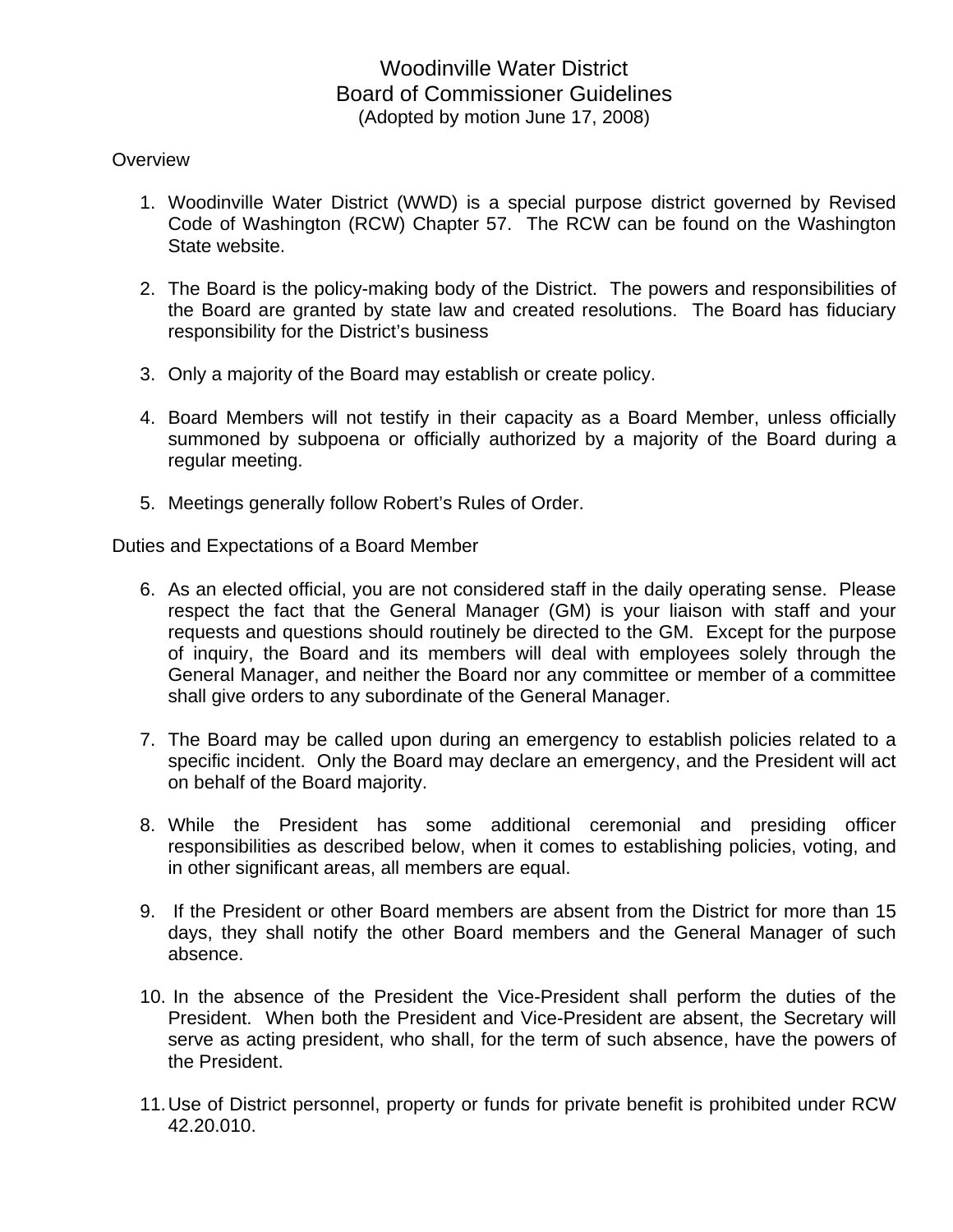- 12. The Commissioners are subject to the following Chapters of the Revised Code of the State of Washington, including but not limited to: RCW 42.22, Code of Ethics for Public Officers and Employees, RCW 42.20, Misconduct of Public Officer; RCW 42.21, Code of Ethics for Public Officials; RCW 42.17, the Public Disclosure Act; and RCW 42.23, Code of Ethics for Municipal Officers – Contract Interests.
- 13. If a District Commissioner is absent from three (3) consecutive regularly scheduled meetings without the permission of the Board, the Board majority may take steps to declare the office vacant. The Commissioner shall be notified of such intent by mail sent certified return receipt requested after two consecutive unexcused absences, that the position will be declared vacant after the third unexcused absence per RCW 57.12.
- 14. The District meets on the first and third Tuesday evenings of the month, 6:30 pm until finished, usually no more than two hours.

Board Member Remuneration

- 15. Per diem is established by Washington State Legislature from time-to-time and is the maximum amount you can collect per day, regardless of the time you spend on district business. It can only be claimed when you are working on official district business. The District provides monthly Personal Reimbursement Vouchers that must be signed by three commissioners for reimbursement to be authorized
- 16. For IRS purposes, however, you will receive a W-2 form based on your per diem received during the year. Don't be confused by the term "employee"– Commissioners are "employees" for tax purposes, but not operational activities.
- 17. The Board creates a budget for each commissioner to enable attendance at conferences, meetings and other information or training opportunities, while offering some distinct guidelines to the amount of travel. Please respect the budget and plan your conference attendance accordingly.
- 18. You are privileged to serve on a Board that provides health benefits, such as medical and dental insurance. Should you already have medical coverage through another source, such as a family member, you may "opt out" of the District's medical program and have the district's portion of your benefit contributed to your VEBA account.
- 19. In addition to the health benefits, WWD participates in a Voluntary Employee Benefit Account (VEBA), which is a medical reimbursement plan for Washington State employees. A percentage of your monthly per diem, which is determined annually by the Board of Commissioners collectively, is deposited to your account.

New Commissioner

- 20. If you were appointed by the Board to fill a vacancy, you need to complete the Public Disclosure form F-1 within 2 weeks. Thereafter, you must complete an update annually, and submit it by April 30 to Olympia. PDC forms can be found on State's website.
- 21. The Washington Association of Sewer and Water Districts (WASWD) offers annually in January a "new commissioner training". Attendance during your first year is recommended to obtain general information.